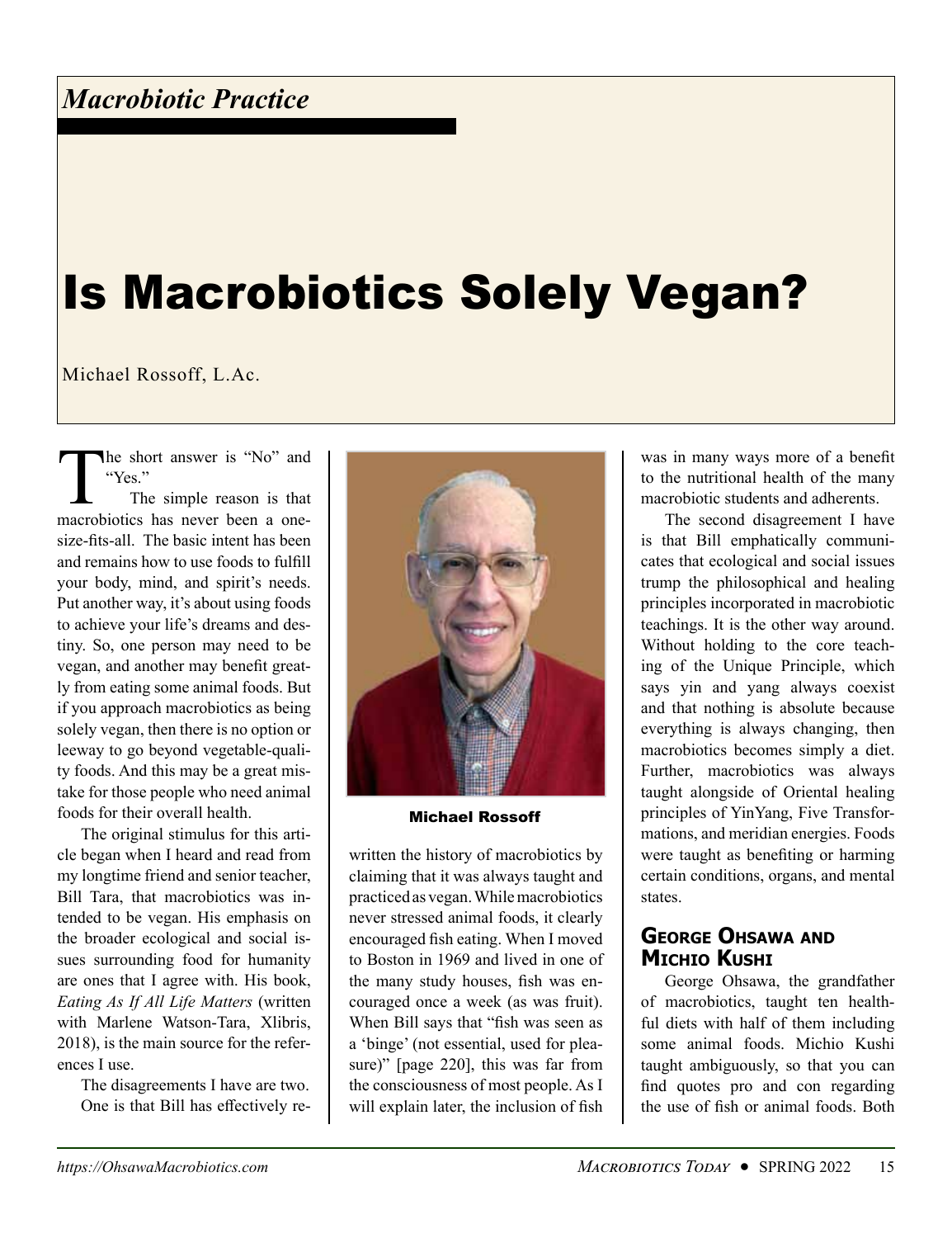# **Early History of Macrobiotic Food Choices**

The early teaching and books available on macrobiotics in the 1960s, 70s and 80s are very instructive about the spirit and understanding of macrobiotics. Below are quotes from some of the most renowned early cooking teachers.

#### **Lima Ohsawa**

In *The Art of JUST Cooking* (Autumn Press, 1974), Lima Ohsawa writes: "The macrobiotic diet, however, is not a strict vegetarian regimen. We do not believe that if a man or woman eats vegetable foods exclusively, he or she will, of necessity, achieve health or vitality, and live in harmony with the environment, or for that matter, that every man must restrict himself to the vegetal realm if he wants to realize his nature. The natural order in our surroundings is both more precise and more flexible. The shape and relative number of our teeth, the gateway of food into the body, tell us more about the order in human nutrition….

"Room is left, however, on the plate as in the mouth, for proportionately small quantities of animal foods if necessary or desirable. The animal foods we recommend are the lower forms of life, or those that have been least domesticated or processed by modern man. We do advise that as few animal foods as possible be part of one's daily fare….

"To follow the MB diet properly, each of us must come to know himself and understand the dynamics of food to discover how best to satisfy his own particular requirements….

"You can be a vegetarian and derive all the vitamins, minerals, (etc.) from a well-balanced diet of grains, fresh vegetables, fruits, and nuts. But animal foods and dairy products can also find a place in a macrobiotic meal if we prepare them properly and combine them harmoniously with the other elements included in our menu. We are free to eat whatever we wish; nothing is forbidden but ignorance and carelessness."

Here are some of Lima's recipes in this book: Red Snapper Tempura, Shrimp and Eggs, Pan-fried Mackerel, Egg Tofu, Salmon Croquettes, Squid with Scallion Miso, Red Snapper in Miso, and Koi Koku (Carp Soup).

#### **Cornellia Aihara**

Here are a selection of recipes Cornellia included in *The First Macrobiotic Cookbook* (GOMF, 1964, re-

vised 1984): Red Snapper Stew, Soup Mussels, Shrimp Tempura, Fried Oysters or Clams, Sesame Chicken, Fried Chicken, and Duck Clear Soup. And here are some fish recipes from *The Calendar Cookbook* (GOMF, 1979): Baked Fresh Tuna, Pan-fried Cod, Baked Fish (Mackerel or Bass) with Salt, Cold Salmon with Gravy, Deep Fried Perch with Kuzu Sauce, and Trout/Sardines. Egg recipes include Tofu-Egg Clear Soup with Watercress, Egg Foo Yung, and Egg Drop Soup, while other animal food dishes are Fried Quail, Wild Pigeon (Fowl or Fish) Shish-Kebab, Fried Chicken, and Roast Turkey with Stuffing.

#### **Michel Abehsera**

In *Zen Macrobiotic Cooking* (Avon Books, 1968), Michel Abehsera writes: "You also probably know that the Zen monks were vegetarians. Zen macrobiotics is based on deep respect for this vegetarianism and follows it to a very considerable extent but leave room for fish and fowl as secondary food. Unlike the traditional vegetarians, Zen macrobiotics considers fish—when part of a meal in which rice or other grains are primary, vegetables and fish secondary—a healthful food. Fowl is less healthful but, if organically fed, will do no harm."

Recipes in this book include Stuffed Mackerel, Scalloped Oysters, Lobster Cantonese, and Fresh Herring in White Wine.

In *Cooking with Care and Purpose* (Swan House, 1971), he writes: "Fish is a healthy food for vegetarians who refuse to eat meat. It gives stamina to the organism. For Jews, it is a holy food that is served on Friday nights and Saturdays."

Fish recipes include Fish Pancakes, Salmon Casserole, Salmon Rice Paddies, Mackerel in Cider

#### **Annemarie Colbin**

In *The Natural Gourmet* (Ballentine Books, 1989), Annemarie Colbin writes: "As I developed my own approach, my book learning became rounded out by my own real-life experience…. I found, for example, that not only do sick meat eaters get healthier when they eat vegetarian, but weak vegetarians often become stronger when they reincorporate fish or fowl into their diets….

"In 1979 I wrote my first cookbook, *The Book of Whole Meals*…. The book is meatless and wholly dairy and sugar-free but does contain several fish and egg recipes. Curiously enough, I received completely opposite comments about the book…strict adherents of macrobiotics consid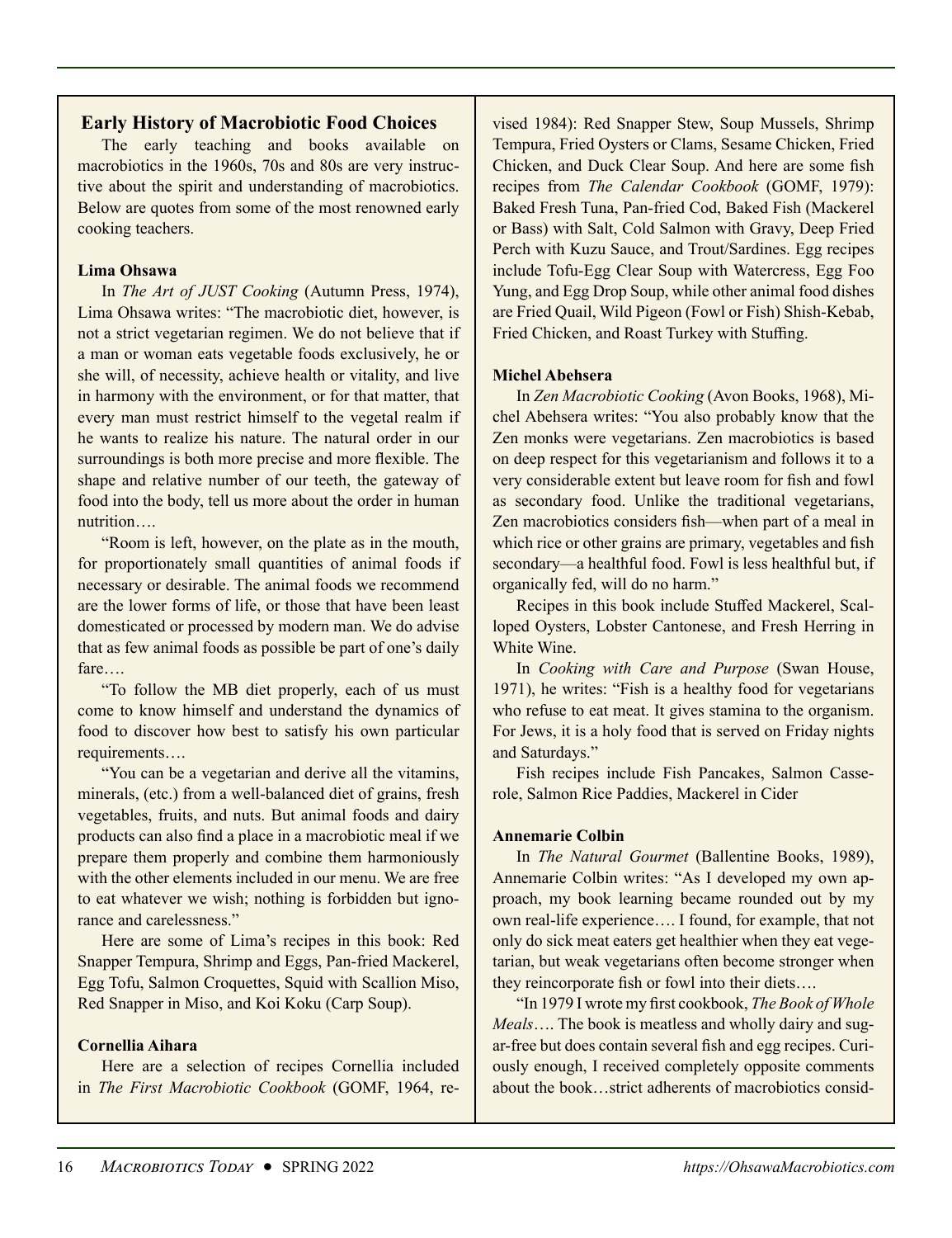ered it 'too wide,' while mainstream nutritionists think it is 'too restricted.'…

"It is possible to be a healthy vegetarian provided you eat whole-grain-and-bean combinations *daily* and a variety of vegetables of all colors. *It is also imperative that you avoid the use of white table sugar and the foods containing it….*

"It is not, however, essential that you "be" a vegetarian. If you label yourself as such, deviations from your dietary standards, which are sometimes unavoidable, will cause you anguish and guilt. It is much more sensible to choose to eat foods that keep you feeling healthy, whatever those may be. Many people today are finding that a

teachers ate fish regularly during their lifetimes.

As Bill Tara says in his book, "Michio Kushi distinguished between therapeutic and health maintenance diets. Most therapeutic diets contained very little or no oil and absolutely no fish. Maintenance diets sometimes included fish." [page 92] Therefore, macrobiotics never took a strictly vegan approach to personal eating.

What are the complaints against animal foods in general and fish in particular? From YinYang perspective animal foods are categorized as Yang, which in excess can create strong cravings for Yin foods such as fruits, alcohol and sugary foods and soft drinks. These Yin foods can cause many weakening effects over time. And excess Yang animal foods can also create unhealthy conditions. These were the original teachings, not the concerns of animal welfare or ecological effects. Even if we add in these concerns now, our individual consumption of some fish or a little egg or chicken is minimal compared to modern dietary intake. Even Bill says, "macrobiotics involves understanding the effects of different foods and making choices according to individual needs." [page 99]

So why should we "need" some animal foods for our best health? First, animal foods have been part of the human diet in all cultures and throughout history. Even primitive societies in South America and southeast Asia today eat some animal foods, according to Chris Killiam, an anthropologist who has visited these groups. While macrobiotics classifies animal foods as Yang, this is an oversimplification. Because wherever there is Yang, there must be Yin. And the Yin of animal foods is their fats. While fats, especially animal fats, have a bad reputation for causing heart disease (which is not so absolute anyway) they have important medicinal benefits. These include supporting hormones, providing sustainable energy (verses sugar's quick energy), and nourishing the blood and immune systems (think of cod liver oil and its many benefits).

Macrobiotic food selection emphasizes fish over other animal foods because it is less Yang and because it comes from the water world versus land, which also makes it lower on the food chain.

Many years ago, I taught a class titled "When Is Someone Not Macrobiotic?" My interest was stimulated by people saying that they are

largely natural-foods diet, sugar- and dairy-free, with accents of fish, fowl, or perhaps an occasional egg, keeps them in excellent health."

In the fish chapter, Annemarie writes: "Committed vegetarians can skip this chapter. However, most people have some trouble absorbing the protein from vegetable foods efficiently; therefore, a tasty fish dish several times a week is a must for good health and stamina."

Recipes in this book include Rolled Flounder Fillets with Lemon-Dill Sauce, Poached Salmon Fillets with Mock Hollandaise, Fish Timbales with Lemon Butter Sauce, Baked Whitefish with Scallion Stuffing, and Seafood Yosenabe (with scallops and shrimp).

> no longer macrobiotic or that other friends said the same thing. When does someone "leave" macrobiotics, when they were previously very dedicated? There are two possibilities. Either the person revolted from the narrowness of the eating or simply needed other foods that were "forbidden." Another view is that when people saw that this person was eating some dairy or some banana or some chicken, they wanted them banished. Either way, this reflects the cultish nature that was contained within macrobiotics. I can recall in the late 1980s when Michio Kushi said at a teachers' meeting that a teacher got a disease because he ate some chicken. It is never so simple. This demonstrates the arrogance contained with macrobiotics, and which has kept it isolated from the rest of society.

> I recall a meeting in January 2015 following Michio's funeral when 75 or more teachers from around the world met in Boston. It was a wideranging discussion on all things macrobiotic. Jessica Porter asked, "Why is macrobiotics not popular like vegan or keto or South Beach or other diets?" My answer then and now is that macrobiotics is the only "diet" that promises to diagnosis and treat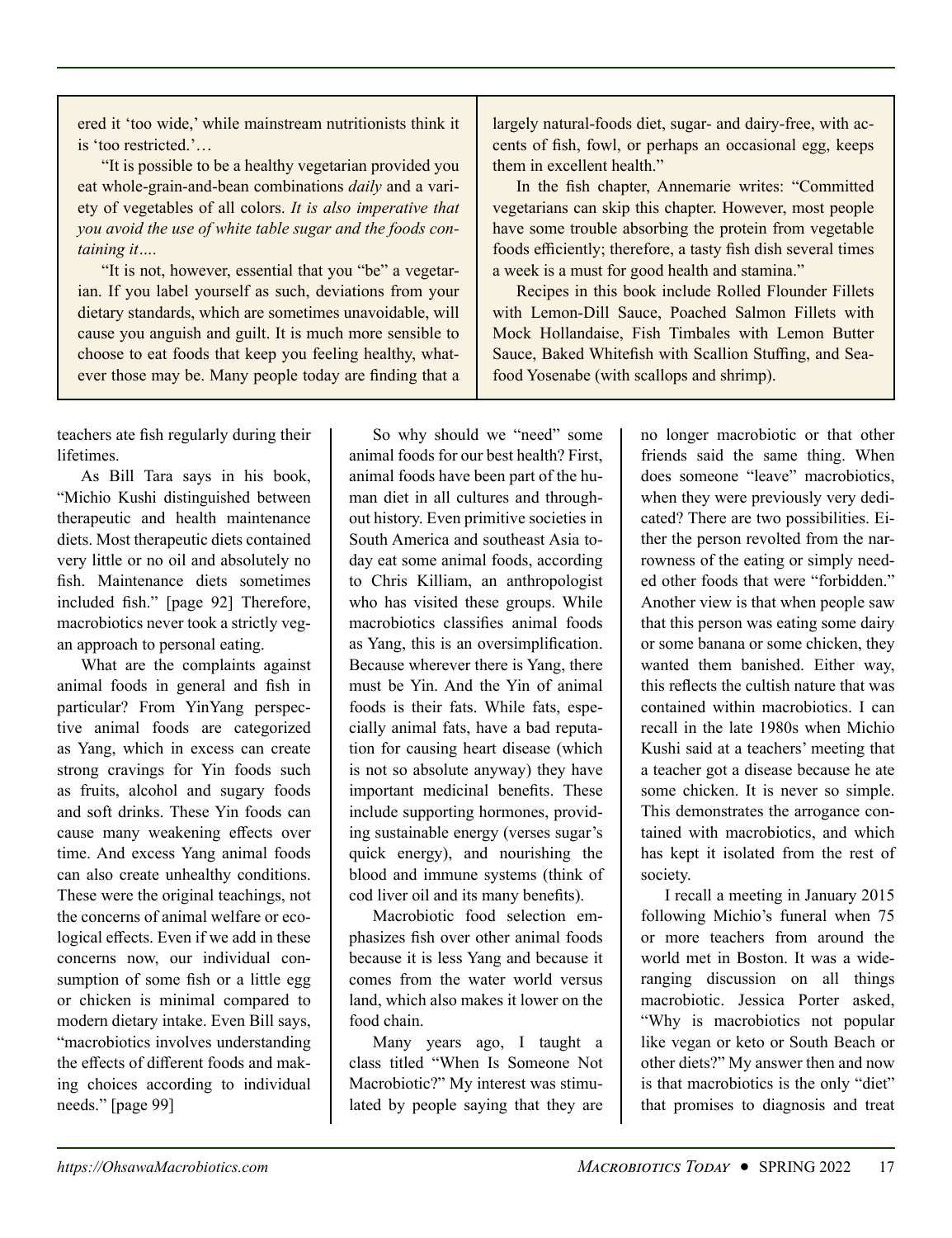# [Combo Special](https://ohsawamacrobiotics.com/introductory-books/food-and-intuition-101-combo-special-detail) Save 15%



Order both volumes of Julia Ferre's *Food and Intuition 101* and save over 15 percent off the list price of \$17.95 each! Or, order at *Amazon. com* with free shipping.

## \$29.95 plus shipping





ailments and diseases. That is, promising to be a medicine, without the full array of skills and depth of knowledge necessary. On this level macrobiotics could choose to be a part of Oriental medicine's dietary therapy, but it lacks rigor and has altered YinYang in such a way that it is incompatible with Oriental healing. So, it remains isolated and limited. Or, of course, it could halt the practice of diagnosis and go back to its origins and promote a philosophy of healthy living.

The teaching of Oriental medical principles, such as YinYang and the Five Transformations, are also used in Feng Shui, 9 Star Astrology, and Chinese Astrology (this year of 2022 is the Yang Water Tiger year). Based on YinYang complementary opposites, these concepts take us away from "good" versus "bad," whether in foods or all other realms. In Five Transformations, there are the five grains, five vegetables, five season, five emotions, five animals and so much more. When macrobiotic teachers use this model to explain why, for example, millet is the grain of Earth, which governs Stomach and Spleen Pancreas, they ignore that the animal associated with Earth is chicken. But the ancient wisdom that placed millet with Earth also understood that chicken can benefit the same organs.

My point is that food is medicine. Every culture has experiences with this. Even our Western medical approaches recognize that there is value in whole grains, specific fresh vegetables, fruits, and legumes. Macrobiotics has attempted to elevate this concept of food as medicine with varied results and limited success.

I have helped many long-time macrobiotic people who strictly adhered to the teaching of no animal foods, little to no oils (except sesame oil of course); fear of bread, crackers, herbal teas (only bancha allowed); brown rice as the best grain; miso soup every day; and more. There is a lot of misunderstanding of salt in the diet, too (worthy of another article). Often it is women who persevered despite cravings and illnesses. They gradually developed weakness or other health problems over many years. It is my observation that women are much more susceptible to becoming "blood deficient," which is an Oriental medical term for a causative factor in illness. This type of deficiency is a form of malnutrition, due to limited intake of nutrients. Yet many macrobiotics diagnose it as an overly Yang condition. The Yangness is tightness (not natural flexibility) in body and mind. Once the person starts changing to more variety of grains, vegetables, oils, fruits, and liquids, and often especially some fish, chicken, eggs, or bone broth, they begin to relax and feel stronger and happier.

Bill Tara says, "Since macrobiotics is a wide-ranging philosophy, different interpretations exist. Some interpretations fail to address the environmental, social, or ethical issues…. [Therefore,] I am referring to the dietary standards presented [here in this book] as the Human Ecology Diet, to distinguish it from other points of view." [page 100]

Why not call his vegan approach this name? I suspect two reasons.

One is that the world of Veganism will have great difficulty embracing macrobiotics. I know this from personal experience. One example occurred when I presented an intro-

*"My point is that food is medicine. Every culture has experience with this."*

ductory lecture to a visiting vegan group who came to one of our local macrobiotic potlucks. Many were angry that macrobiotics emphasizes grains, cooking, salt, and oil. They were very arrogant in their beliefs that raw foods are better, cooking is not encouraged much, and salt is shunned. Meanwhile, excessive fruits, salads, vegetable-and-fruit juicing, and sugary foods are standard fare. We should ask, why are certain people attracted to more raw foods, vegetable juices, etc.? One answer is that they are against eating animal foods, often for emotional reasons (killing is inhumane) or for spiritual reasons. Another reason is that they are excessively Yang by constitution or condition. Therefore, the Yin of more raw foods is appealing. Only when they are no longer so overly Yang is there